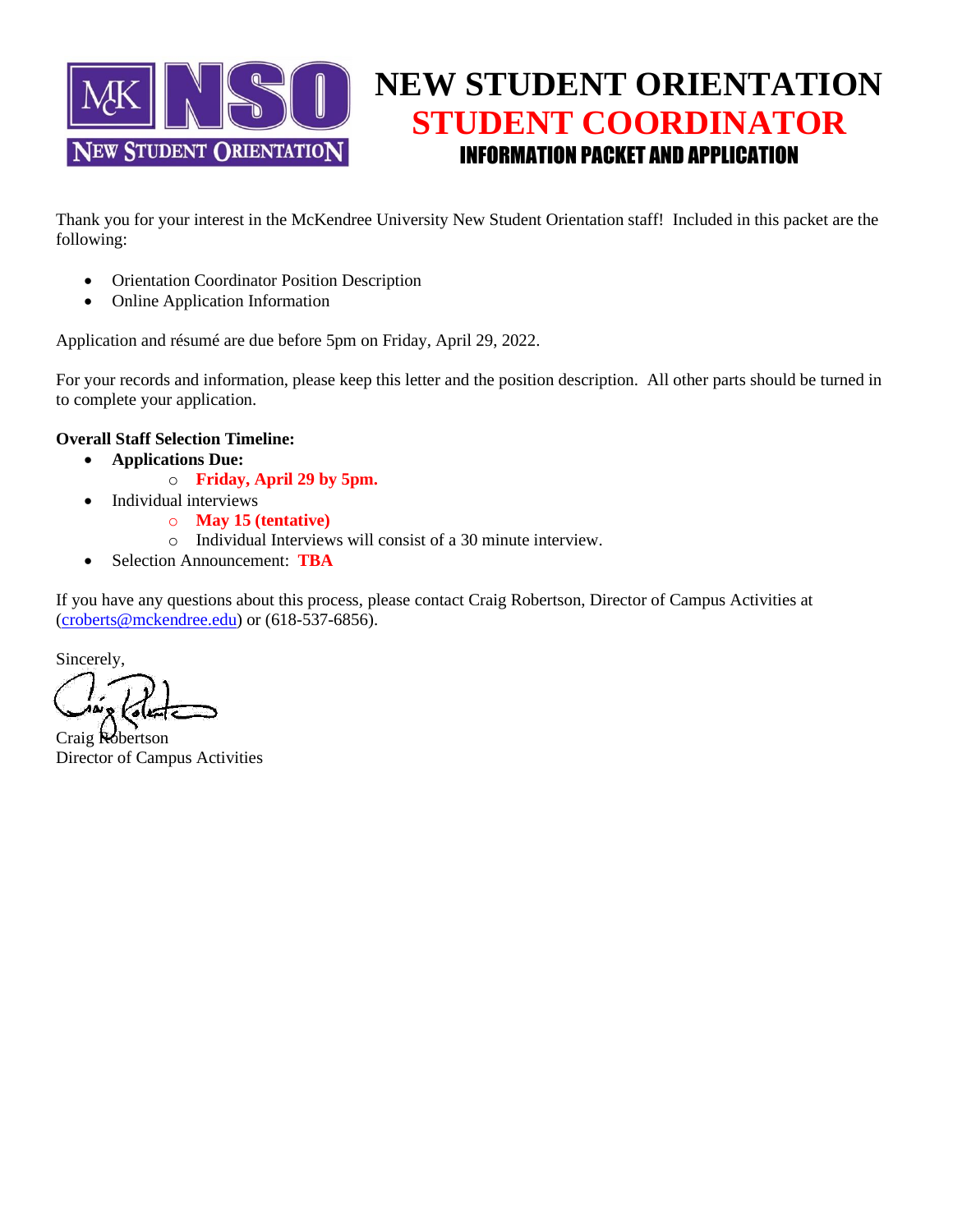## *Orientation Coordinator Positions:*

The Office of Campus Activities at McKendree University is seeking current full-time students to fill two (2) Orientation Staff Coordinator positions for the 2022-23 New Student Orientation program. We are looking for dedicated, energetic, and organized students to spearhead the coordination of the program. Selection as an Orientation Coordinator is a unique honor and a rewarding opportunity for personal and professional growth.

New Student Orientation is designed to welcome and acquaint all entering students and their families to McKendree University. The goals of orientation are:

- to introduce entering undergraduate students to the opportunities and responsibilities of academic life at the University;
- to integrate entering students into life at the University by connecting them to other students, faculty and administrators
- to introduce new students to the obligations and ethical standards of living in the community
- to help students maintain their personal health and wellness
- to introduce them to educational programs and opportunities academic, social and religious
- to familiarize the families of new students with the University experience
- to introduce new students to McKendree University's traditions, standards, and policies

The New Student Orientation Coordinator is a McKendree University student who works with the Campus Activities staff, Student Affairs staff, Academic Affairs staff, Admissions staff, and student leaders to assure that the Orientation program is administered in a professional manner. The successful candidate must be a current, full-time enrolled McKendree University Sophomore, or Junior student in good academic and judicial standing with a minimum cumulative GPA of 2.75. All candidates' academic and judicial records will be reviewed. The University reserves the right to decline participation to any student that does not meet requirements. The Coordinator is an active member of the University community and is committed to assisting with the Orientation program's mission to provide positive experiences for new students who are making the transition to McKendree University. Student Coordinators help facilitate events and oversee Orientation Group Leader training.

All positions will report directly to **Craig Robertson**, *Director of Campus Activities.* 

## *General Requirements and Qualifications:*

- 1. Previous experience as an Orientation Group Leader or Student Ambassador is strongly preferred, **but not required**.
- 2. Orientation Coordinators will be required to participate in Orientation Leader selection and other training sessions during the year.
- 3. Creative can solve problems without displaying frustration.
- 4. Dependable on time and in place for all assigned activities. Ability to work late hours and weekends.
- 5. Exhibits leadership potential and experience. Is open-minded towards cultures, ethnicities, lifestyles and backgrounds and inclusiveness; ability to serve as a role model; strong motivator
- 6. Orientation Coordinators must have an overall working knowledge and understanding of the University and be able to accurately and effectively express this knowledge and understanding to Orientation Leaders, Support Staff and most importantly to incoming students and their parents. Enthusiasm for McKendree University and the New Student Orientation program is a must.
- 7. Orientation Coordinators will be expected to understand their role as University para-professionals, and as representatives of the Office of Campus Activities agree to act in a professional and responsible manner.
	- a. Follows directions and gives instructions clearly and concisely.
	- b. Accept responsibility for decisions and sees duties through to completion.
- 8. Possess strong organizational, oral and written communication, and interpersonal skills.
- 9. Ability and willingness to confront conflict
- 10. Competency with Microsoft Office; specifically, Microsoft Word, Microsoft Excel, Microsoft PowerPoint, and Microsoft Outlook.
- 11. All other duties as assigned.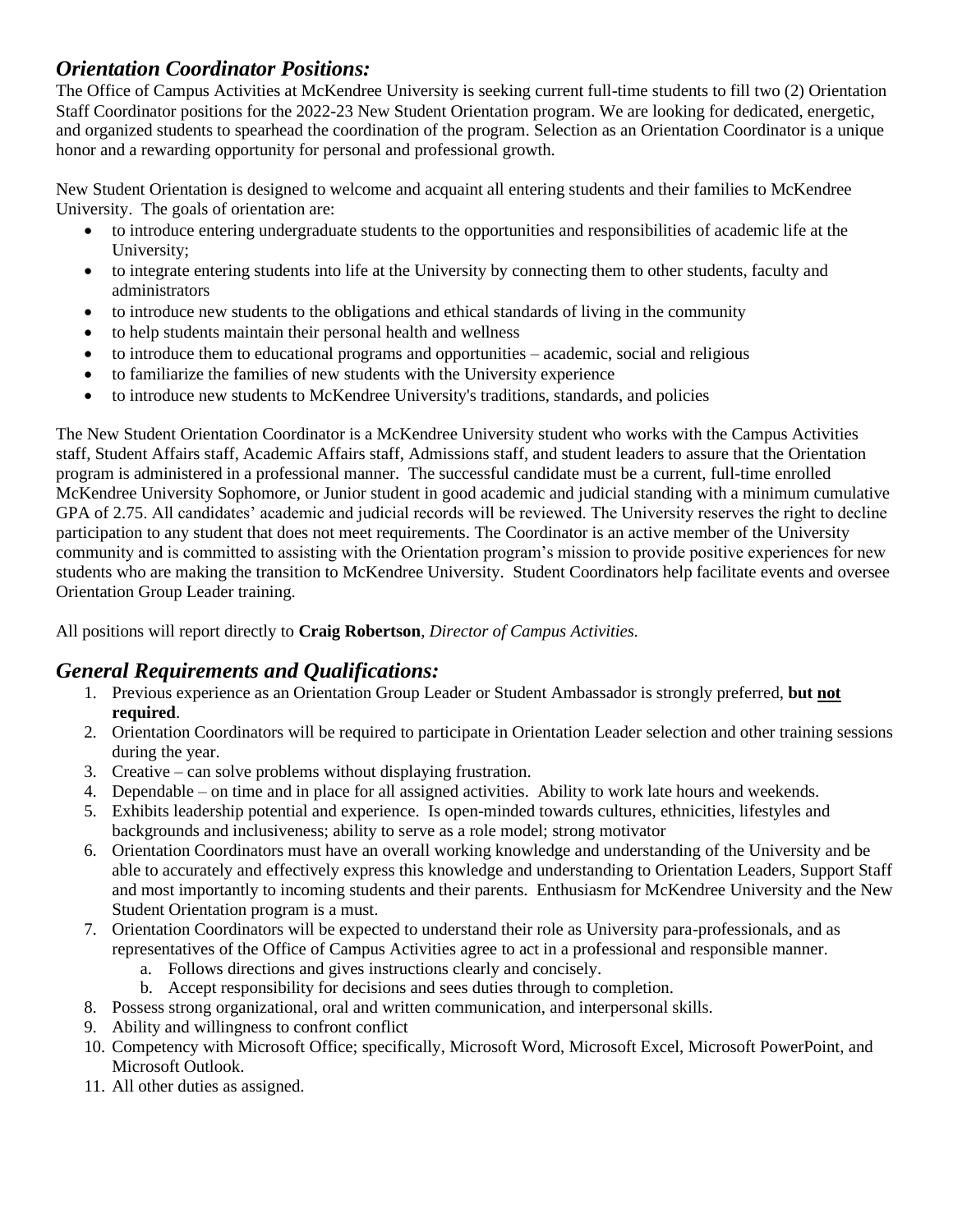## **Responsibilities and Expectations**

The Orientation Coordinator responsibilities include, but are not limited to the following:

- General
	- o Be available on campus (as required) or virtually during employment
	- o Orientation Coordinators are expected to be available full-time on campus August 10- 12 to help prepare for Staff Training and August 13-21 for Staff Training through New Student Orientation.
	- o Assist with the planning and implementation of New Student Orientation, including Orientation Group Leader selection and training (returning and new staff).
	- o Available for all trainings and New Student Orientation.
	- o Assist in the supervision, mentoring, and evaluation of approximately 25 Orientation Group Leaders
	- o Assist with compilation and processing of data from First Year Introduction sessions
	- o Assist with staffing the office (as needed) and completing basic tasks, including filing, answering phones, responding to emails, etc.
	- o Be willing to commit to temporary summer employment, which includes some FYI sessions.
	- o Participate in various staff meetings (online or in-person) pertaining to Orientation
	- o Maintain an updated and organized transition binder which contains notes and files
	- o Assist with budget management
	- $\circ$  Assist with the implementation of all aspects of the 3–4 day session for new students and their families
		- Develop a group/team environment that welcomes new students and their families
	- o Assist with coordination of the Involvement Fair (late August)
- Publicity Responsibilities
	- o Coordination of communication with families and new students
	- o Assist with the development and creation of Orientation publications (handbook, social media sites, website, and others)
	- o Work with other Coordinators and the Director to develop a solid Orientation Staff recruitment strategy, including flyers, brochures, electronic promotion, etc.
	- o Develop and facilitate information sessions covering the Orientation Group Leader Position
- Training Responsibilities
	- o Assist with the design and implementation of all training sessions.
	- o Assist with updating and distribution of Orientation Staff Manual
	- o Assist with the assignment of returning Orientation Group Leader responsibilities for training
	- o Coordinate move-in information for Orientation Group Leaders
	- o Assist with the coordination of Peer Mentor training as needed
	- o Assist with pairing of Peer Mentors to U101 Faculty
- Other duties as assigned

## **Orientation Coordinator Employment Term:**

The Orientation Coordinator is expected to work a flexible schedule during the months of June and mid-July, with more standard scheduling starting late July through August for New Student Orientation. Some evening and weekend hours may be required and will be discussed as needed. Additional dates for the remainder of the year may be seen below:

- June 1 September 3: FYI, Coordinator Training, Group Leader Training, NSO, and Involvement Fair; NSO parent and student assessment
- November 1 December 3: Facilitate staff selection recruitment and info meetings
- February 1 February 10: Facilitate staff selection recruitment and info meetings; develop programs/workshops
- February 11 March 11: Staff Selection Process; Prepare for Spring Staff Training
- March 23 April 23: Spring Training, Staff Social, Photos, Paperwork, Transition, Prepare for Fall Training

\*Above timeline and term are subject to updates.